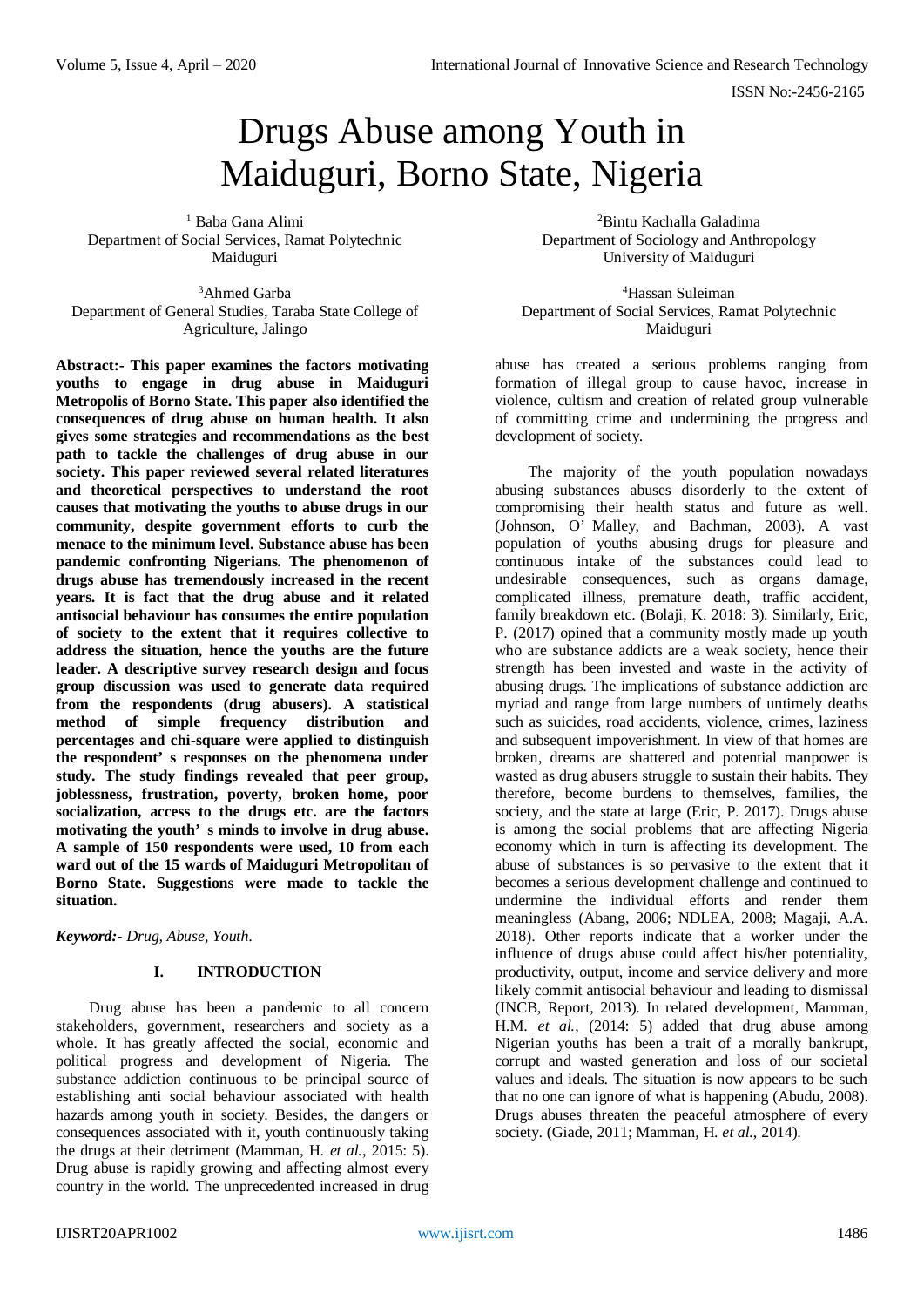The alarming rate of abuse of drugs by youths in Maiduguri Metropolis has been a major concern for general public, government, parents, community and other concern stakeholders to demonstrate efforts to tackle the menace of abusing substances among our youths. Drug abuse has been a pandemic that claims the lives of many youth irrespective of any demographic affiliations. (Eric, P. 2017). Drug abuse has been described as a global calamity like corona virus spreading relentlessly and crippling the world economy. (UNODC, 2017). The use and abuse among youth is too worrisome phenomena threatening the lives of many youth in Nigeria. (NDLEA, 1997).

It is evident from the reports of ICIR (2016) that Borno State Government has raised alarm over the addendum rate of drug abuse among its citizens especially in the internally displaced persons (IDP' s Camps) as well as in communities liberated from Boko Haram. The State Government after careful observation is considering the declaration of State of Emergency on illicit drug use to stem the menace of the drug abuse among its citizens (ICIR, 2016). According to premium times (2016) despite of these challenges, the NDLEA, Borno Command was able to recover more than 20 tonnes of various assorted illicit drugs. On the other hand, significant arrests of drugs barons, consumers and other traffickers were made in October, 2016 and 2017. The NDLEA Command also added that the drugs abuse amongst youths in Maiduguri was becoming alarming that something needs to be done to minimize the phenomena (Premium times, 2016). Similarly, Omirin, (2018) reported that a high proportion of women and youths across the city, including students of tertiary institutions, married women, unemployed girls, workers among others were considered hooked on drugs (Omirin, O. 2018). It was also clearly stated in the reports of Utomi (2019) that the consumption of hard drugs in amounts and ways not authorized by medical professionals has becomes high but a silent reality that Nigerians should worry about. Although, drug abuse is cuts across all social strata. Statistics made it clear that the youths, mostly males with a sprinkle of females, are the real culprits. Bada, G. (2017) reported that on  $10^{th}$  October, 2017, a Nigerian Senators in person of Sen. Baba Kaka Garbai (APC Borno Central) have raised a motion against the menace of pharmaceutical drug abuse with preference to codeine cough syrup. The Senator condemned the consumption of codeine syrup and cannabis by youths in the Northern Nigerian. According to the Senator, the unnecessary consumption of codeine cough syrup and other related prescriptive drug have become as termed, " the new corona virus ravaging both men and women in the North. Part of Nigeria, particularly the youth below the aged of 16 to 18 years old. In the same vein, NDLEA said, the North has consistently had the highest number of drug related arrests in recent years, with 2,205 cases in 2015. In another development, Alake, M. (2018) as in Stephanie Hegarty

article that vigilante fighter, those displaced by the war, and other individuals are the hooked of consuming Tramadol in Maiduguri, Borno State. The wave is crippling Borno State where thousands of people are addicted to Tramadol. The reports show that one in every three youths is addicted to one type of drug or the other in Maiduguri (NDLEA, 2018).

Drug abuse is rapidly becoming a attracted business among youth in Maiduguri as they have been busy always making the drug business in the broad daylight at almost all the wards in Maiduguri Metropolitan. However, besides, the Government efforts to curb the problems of drug abuse, yet the disturbing challenge are the uncontrollable commitment of the youths towards abusing drugs. Unfortunately, the youths are either underrates the consequences of the drug abuse or unaware of the dangers involve in drug abuse. It is in fact obvious that drugs abuse could lead to complicated illness and sudden death. It is against this backdrop; the researchers tend to find out the causes and what influencing the youths to indulge drug abuse. This paper also discusses the negative consequences of drug abuse on our youths and thereby giving strategies and suggestions on how best to minimize the drug abuse phenomena among youths in Maiduguri, Borno State and the nation at large.

- *Objectives;*
- To identify the factors motivating youths into substance addiction in Maiduguri.
- To determine the implications of substance abuse on youth.
- Assess the youths' attitudes knowledge and perception on abuse of drugs.
- Suggest the best way forward to minimize the menace of drugs abuse among youths.
- *Research questions;*
- What are the factors motivating youths into substances addiction?
- What are the common effects of drug abuse among youths in Maiduguri, Borno State?
- What are the most common substance addictions by youths in Maiduguri, Borno State?
- What is the level of knowledge and perception of youths toward abuse of drugs?
- In what ways can substance abuse can be produced to the bearest minimum among youths in Maiduguri, Borno State.

# *Hypotheses*

That joblessness, peer group, broken home, poverty and access to the drugs and lack of awareness on the dangers of abusing drugs are the principal causes that influencing the youths into drug or substance abuse in Maiduguri, Borno State.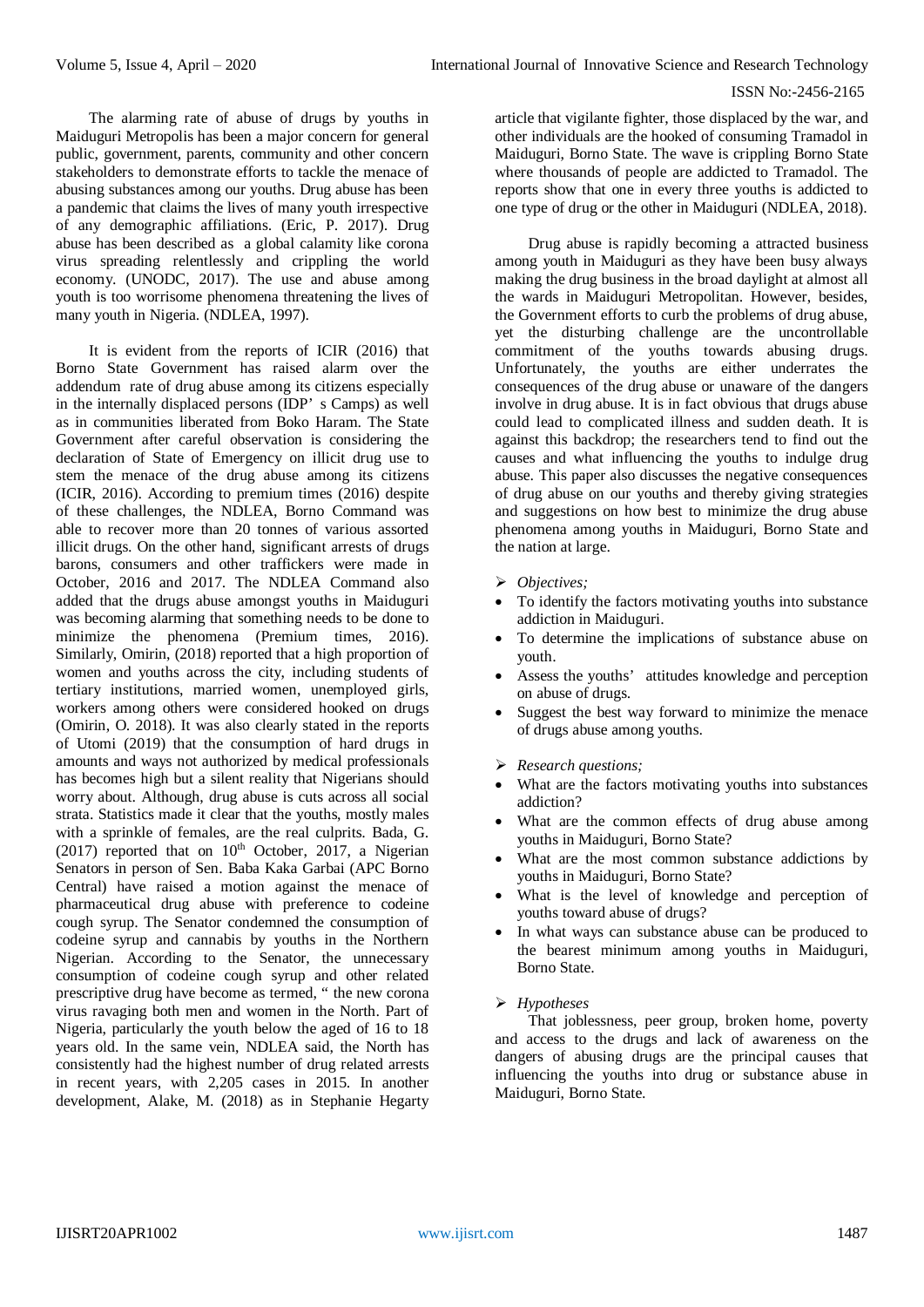## **II. METHODOLOGY**

A descriptive survey method was utilized to obtain accurate information on the roots of substances addiction among youths in Maiduguri, Borno State. A Focus Group Discussion (FGD) was adopted to obtain the data using interview, observation, and questionnaire. The respondents were selected in various locations of Maiduguri Metropolitan (MMC). A sample of (150) (addicts) respondents were used in ten wards within Maiduguri Metropolis. A statistical method of frequency distribution and percentages backing with Chi-square was used to distinguish the responses of the respondents. Relevant empirical studies and literature on the subjects under scrutiny were thoroughly examined and found relevant cases and information. The study was conducted without regards to any demographic consideration.

## **III. DISCUSSION**

The findings of the research questions is in consistent and conformity with the research objectives and hypotheses and were answered by various respondents and their responses supported the research hypotheses that joblessness, broken home, intimate friends influence, poor knowledge on the hazards or danger of abusing the drugs and access to the drugs among other things are the key factors influencing adolescents into drugs addiction in Maiduguri, Borno State. Majority of the respondents from all the selected areas had the same responses in respect of what influenced them to engage in abusing substances. It is therefore, glaring that established facts that joblessness and peer group influence as well as poor knowledge of the negative implications of the substance abuse on human being and other related factors playing a significant role in involvement of youths to drug abusing phenomena (Field Survey, 2019). Nigeria is also one of the Nations who are contributing its shares to the cultivation, manufacturing, transits and abuse of wide range of drugs.The youth are the cornerstone of Nigeria future development and regrettably most of the youth abusing substances of all sort. (Abdullahi, 1991). Backing the study hypotheses, Abdulmalik *et al.*, (2008) is of the opinion that joblessness is one of the key factors attracting the youths to abuse drugs. In addition,Muslim Right Concern MURIC, (2018) reported that the jobless Almajiris are also abusing drugs, and thereby use them by drugs couriers to sell the illicit drugs at their own peril. More than 50 jobless youths (Almajiris) were arrested by NDLEA in 2018, and confirmed to have being in the substances selling business activities (Adewale, 2019). It is however fact that absence of the either parents making the children' s vulnerable to drug addiction. This is probably true due to parents absencenteeism sometimes undermine the proper socialisation of the children (Fine & Kleinman, 1979). In the findings of Huba, Wingard and Bentler, (1979) opines that most populated and slum areas are also a drugs core for drug addicts, particularly for families in which parents are so obsessed and fatigue by their survival struggles, that they have small or no time and patience to take care of the children' s problems (Huba, Wingard, & Bentler, 1979:

34). In some families, children may be asked to hawk all types of goods on the streets to generate income to the family' s and later exposed the immoral habits and all vices associated with street lives including drug abuse. Therefore, environmental factor is also the determining the youths vulnerability to certain act capable of doom their future (Cohen, 1998; Ikoh *et al.*, 2019). Empirical findings show that children who use drugs illicitly often come from families where one or most of the parenting is drugs abuser (Gorsuch & Butler, 1976). Another study indicates that besides parental influence on youth' s abuse of substance, poor neighbourhoods and intimate friends control also exert a positive effect on drug abuse (Brunswick and Boyle, 1979). On the contrary, Broom and Selznick (2000) itemized key motivating factors aiding toward drug abuse to include the need for ranking trinket seeking, curiosity or experimentation, relief from weariness, and a special remuneration to conformity (Lettieri, 2005; Ikoh, *et al.*, 2019). Available evidence from the work of Hawkins (2009) has reflected the study hypotheses that make a child more likely to use and abuse drugs. These includes: a family history of substance abuse, parental drug use, an unorganized family with poor discipline in turn adulterated children' s habit to indulge in fighting, stealing, etc,. Others are little commitment to school or education (formal or informal), lack of social bonding (a feeling of not belonging anywhere), friends who are using drugs, a favourable attitude toward drug use, and early first use of drug joblessness and frustrations among others (Adenaike *et al.*, 2014: 87). Similarly, Glenn, (2009) mentioned some features that may lead to drug use and abuse. According to him children who use drugs tend to have anxiety, greediness, state of despair, uncontrolled ,poor public expression, loneliness ,misapprehension, inability to take decision, unwilling to accept responsibility, poor judgement among others . Nortey, *et al.*, (2009) also added that most students are influenced by their bad friends to take drugs to read and pass examination. Other factors are boredom, experimentation, anxiety and bravo respectively. University of Michigan (2011) study findings revealed that legitimizing the smoking of Indian hemp, known as Marijuana in some American States making it accessible to all and a sundry particularly among the tertiary institutions' students to the extent that the abuse of the Marijuana index reportedly goes high ever in the decades. Another evidenced from the study in Maiduguri, the Borno State capital revealed that appreciable number of youths and the elderly persons, married and bachelors are abusing various substances like Tramol, Marijuana, Cocaine, Magadon, Janki, Suck and die, Alcohol, Cannabis, Rohypinol, Diazapam, Nicortin, Nitrazepam, Benzhexol, Codeine, others are herbs mixture drugs, ordinary snub, Matala, Rumb, Gulub, Burkutu and others related substances extracted from leaves of trees/herbal. These substances according to this study are being used and abuse both young and the old people with a view to calming their mind or tension and help enhance their sexual performance (Field Survey, 2019). According to Magaji, A.A. (2019) most peoples now a days irrespective of age, nor sex abusing all sort of stimulants and narcotic substances for the purpose of altering their mood. Recent research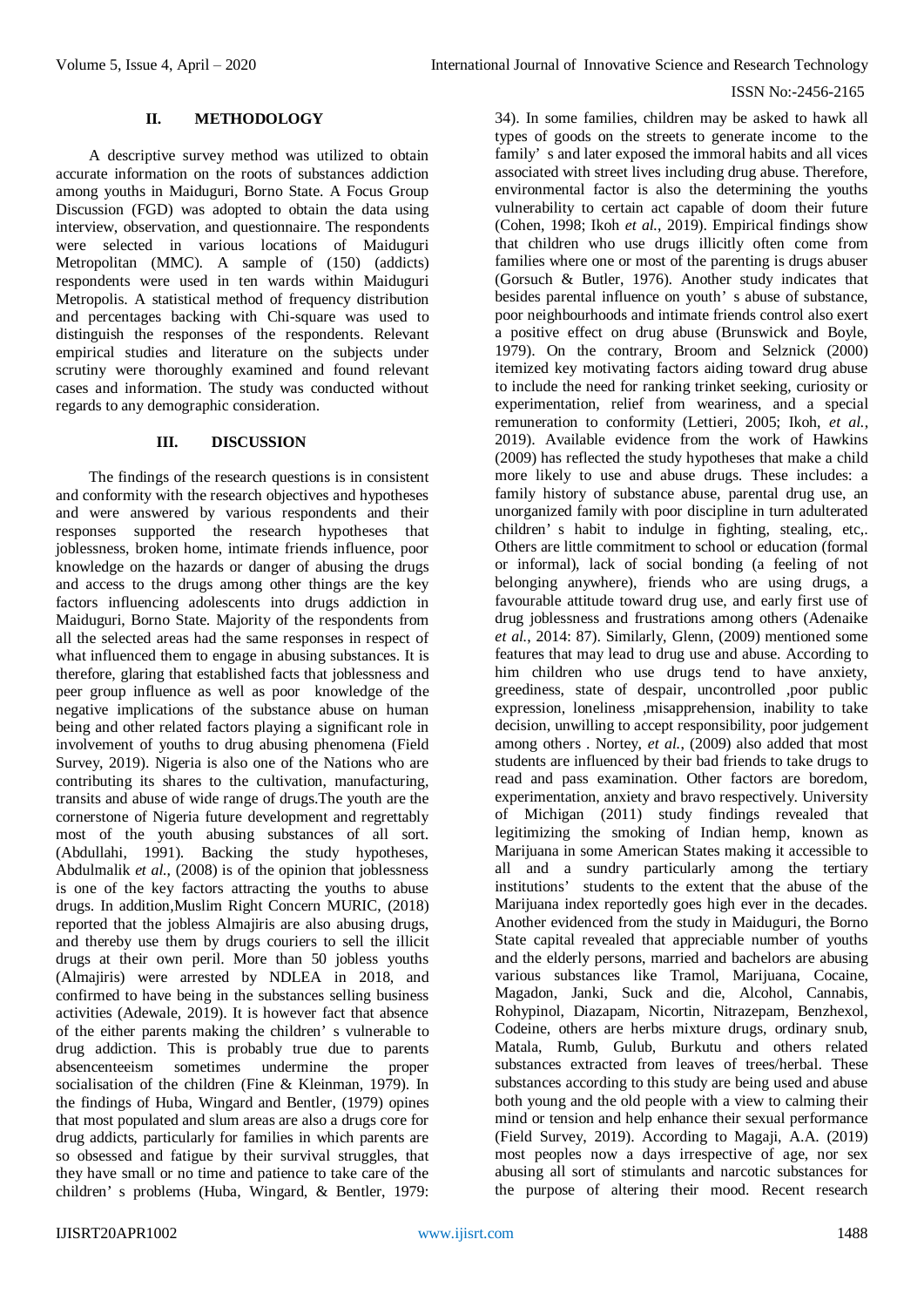further added although people can inherit alcoholic tendencies the development of an alcohol use disorder is also dependent on social and milieu factors. Some who have inherited genes making them susceptible drinkers/abusers or never take the drink in their life. The genes in person DNA that may amplify the risk of developing an alcohol use disorder. Certain combinations of genes have a substance abused *(www.alcoholrehab.com, 2018-2019)*.

Substance abused is a diverse set of some common diseases that are some extend tied together by some shamed genetic and environmental factors. It is a chronic relapsing psychiatric disorders characterized by the compulsive and decontrolled use of a drug or activity with maladaptive & destructive outcome (Bevilecgua and Goldman, 2009).

# *Socio-Cultural Theory of Drug Addiction*

This model is assumes that drug abuse is relative term, depending on how the individual and community defined the drugs. However, what is perceived as illicit drugs or addiction in one community might be opposite in another society. For examples, there are communities and tribes who are using alcohol and related substances as legal and part of their traditional rites, while in other communities' consumption of alcohol and marijuana is forbidden.( Bandura 1986;Fareo, 2012:343)

# *Social Learning Model on Drug Abuse*

This approach is believed that abduction is a learned habit. In other words, people learn behaviour of others due to prolong content interaction and intensive observation of others action, when performing it. Therefore, it is glaring to demonstrate that peoples fall into substance use and abuse through modelling for learned. For instance, if an individual grows up in a domain where others appears to be remunerated for substance abused, there will be strong stimulus to duplicate the conduct or habit. It is now evident to prove that people learn to engage in substance abused through prolong observation of others behaviour. (Givazollas, 2014: Tom Horvalh *et al* (1995-2020).

# *Availability and Proneness Model of Illicit Drug Abuse*

Reginald G. & Smart (2019). The availability and Proneness model of drug abuse assumes that people begin abusing drugs mostly when the vulnerable individual is exposed to a high level of drugs accessibility and availability. According to Reginald and Smart (2019) availability and proneness are the twin ingredient mingled together to create desire to the drug use and thereby addiction. Therefore, proliferation and prevalent of the drugs within the individual milieu addiction with psychological proneness of the person could aid to establish excessive desire in the minds of the individual to experiment the substance available and leading to addiction (Reginald and Smart).

alarming among adolescents in Nigeria. (Igwe *et al.*, 2009).Another Study shows that abuse of psychoactive drug is a common challenge among the adolescents especially for socially acceptable drugs such as alcohol and cigarettes. Alcohol and cigarettes are termed as gateway drugs because they are the ones that welcome the adolescents into drug abuse. These drugs are mostly abused because they are readily available (Okoza *et al.*, 2009). In another development, studies showed that a parent has a role to play with regard to how best to curb the challenges of drug use and addiction among adolescent. Hawkings, *et al.*, (1997) has reflected the study hypotheses that adolescents are prone to synthetic abuse where he/she has a family substance addiction history. (Namadi, M. 2016). In the other hand, children childhood socialization determining the vulnerability of the children' s toward drug use and abuse. (Brook, Gordon, *et al.*, 1990; Namadi, 2016). On the other hand, Ethel, (1998) said that most peoples conditioned themselves for taking substance through experimentation to know the real feeling and reaction of the drugs without considering the consequences. Ethel draws doubt whether bulk of the peoples abusing drugs to enjoy the stimulant effects. (Eric, P. 2017). Furthermore, Prim, (1991) assumes that jobless youth with abject poverty living in slum area is vulnerable to drug use and addiction.(Eric, P. 2017). Other studies showed that social media demonstration of the positive effects of the substance addiction is heavily contributing to substance abuse among youth. Therefore, parents must wake up and rise up to the expectation and control the unnecessary television programmes their kids watch, (Adenaike, *et al.*, 2014) scholarly argues that the motive influencing youths or people to abuse substances is relative to individual, geographical location and time (Namadi, 2016).

indicates that substance addiction challenges are too

# *Theoretical Perspectives on Drug Abuse*

The theoretical models of drug abuse shows that many people truly depend on certain substances for their survival as a result of a number of factors. The principal emphasis of the models is that people have their individual reasons for depending on one form of drug or the other. These purpose is put forward by Eze and Omeje (1998) as cited in the work of (Oluremi, 2012; and Mamman, *et al.*, 2014: 6) explained using the following models, Personality theory of drug abuse; Generic theory of drug abuse; Socio-Cultural theory of drug abuse; and Social Learning Theory of Drug Addiction; Availability and Proneness theory o illicit Drug Addiction; Enviromental factors Theory of Drug Addiction; Personality Theory of Drug Addiction.

# *Generic Model on Drug Addiction*

According to the model, peoples who have a family history of substance abused or alcoholism has a higher risk of developing drug abuse problems. The approach maintains that people who are genetically predisposed to alcoholism or substance abused have a higher risk of developing any substance use disorder. The approach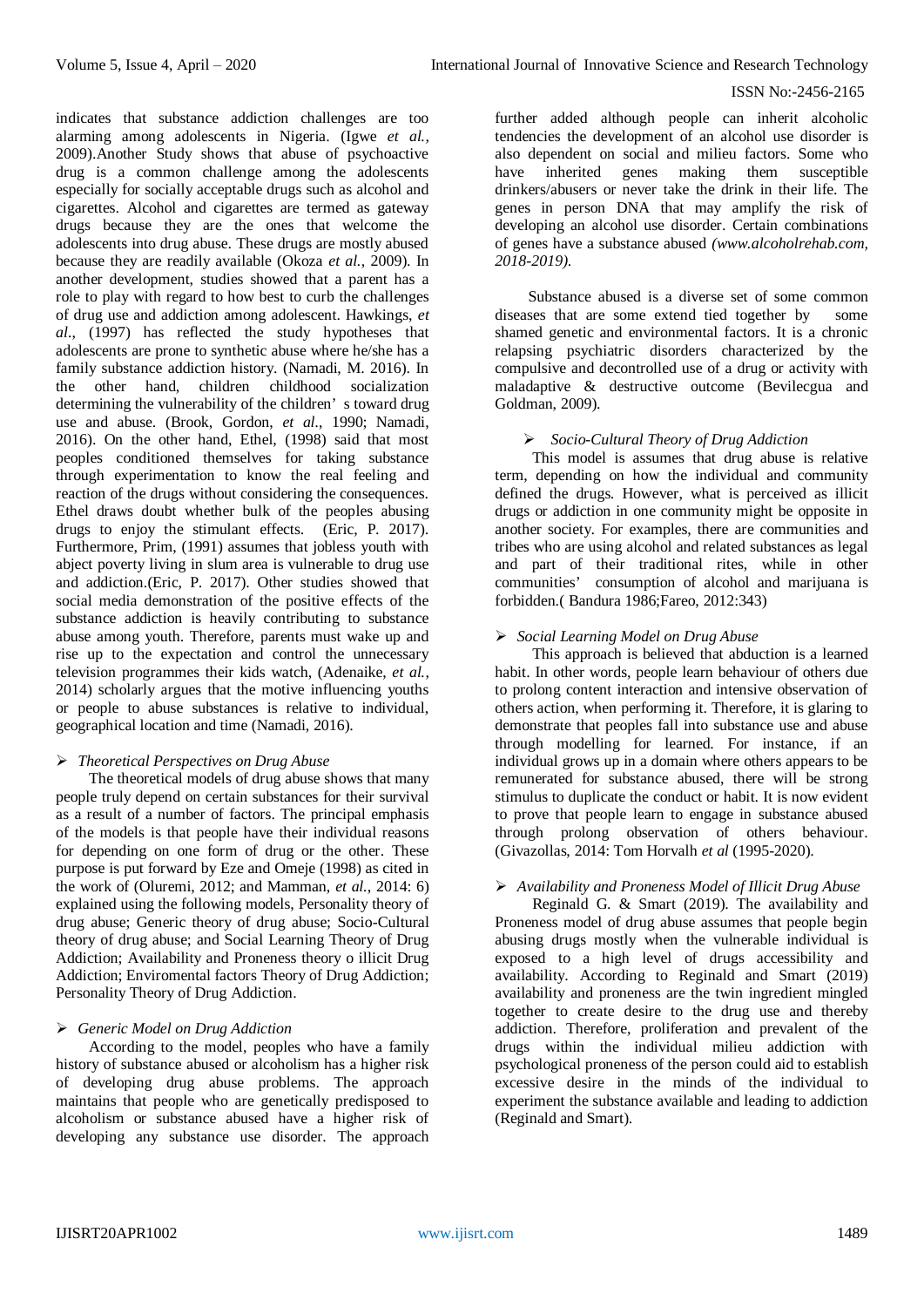#### *Environmental Factors of Drug Addiction*

Childhood life interactions and socialization are most often determining the children future direction. Therefore, the home in which the child growing may have a strong influence on his or her use of drug. Children who grow up in a broken home are likely to become addicted later in life. Another factor motivating the youth into drug activities is home environment where the drugs business is rampant can influence the youth into drug use and abuse. Similarly, in environments, communities or societies where drugs are seen as acceptable as ordinary paracetamol are likely influence the youth to drug use and abuse *[\(www.addictioncompuses.com\)](http://www.addictioncompuses.com/)*

## *Personality Model of Substance Abuse*

This model explanation is central to certain predisposition people have has that could motivate them dual to indulge in achieving substance use and abuse. Such features are: endurance to indignation, lack of self control, lack of self control, lack of coping mechanism, over relay on process, lack of confidence and perfecting toward self. According to personality model, peoples who posses these caricatures are prone to drug substance use and abuse.(Terracciano,A,*et* 

*al*,2008;Rettner,R,2014;Rascanu,R,2005Clen,F ,*et al*,2019)

#### *Causes of Substance Use and Addiction*

There are many factors culpable for substances abuse, though the below are some of the motivating factors dragging the youth into substance addiction in society with particular reference to Nigeria context as cited in the works of (Mamman., Othman & Lian, 2004; Haladu, 2003; Fareo, 2012; Mamman, *et al.*, 2014; Yusuf, Gazali & Abdullahi, 2017; Oluremi, 2012; Dasalu, *et al.*, 2010; Ajibula, 2011; Henry, Smith, & Caldwell, 2006); Igwe *et al.*, 2009, Abudu, 2008); Oluremi, 2012; Desalu. *et. al.,* 2010; Ajibulu, 2011; Henry, Smith & Caldwell, 2006).

#### *Intimate Friend Influence*

Peers can influence their friends in destructive path. It is obvious that teens have a relatively cogent influence over on one another' s behaviour and they are more likely take the risks in group peer pressure from children, friends in school can have a high effect on decision they male. Bad friends play a significant role in determining your child makes decision. For examples, many youth are being influenced by bad friends into marijuana business and other related antisocial phenomena. Nova Recovery Centre (2018) Peer pressure and Drug Abuse *(www. novarecoverycentre.com).*

# *Desire for new experiences*

Many youth nowadays are curious of experiment every drug without knowing the negative impact of the substances toward their health (NIDA, 2014). On the other hand, Kindra (2019/20200 listed eleven (11) reasons why teenagers experimenting drugs.

## *Poor Monitoring and Care*

Some parents are ignorant of their duties or functions towards their children. Proper upbringing of the children is one of the fundamental and inevitable tasks every parent is expected to do. For any society to achieve it set goals and objectives, the future leaders should have the normal socialization at the childhood level. However, for that to be achieved parent should sacrifice their time monitoring and assessing the movements of their children with a view to put them to the right path. When the parents does not give the deserve upbringing, the children may influenced by bad friends and thereby join gangs group and introduce them to drug related activities, hence lacking all the moral guidance at the childhood stage.

#### *Sex Performance and Relaxation*

Many people between the ages of 18 and above nowadays are addictive to various sex enhancement drugs with a view to satisfy and impress their sexual partner, while others abusing stimulant and narcotic drugs to relax and calm their frustration. The sex enhancement drugs include Vega tablet, anafranil and Vega spray and related enhancement drugs. However valium and related sleeping drugs are abusing for relaxation and calmness of minds, yet the continue abuse of the drugs for increasing sexual strength making them addictive

# *The media favourable propaganda and accessibility of the drugs*

Media power and accessibility to the substance making it possible for drugs vulnerable to demonstrate enthusiasts and willing to establish ground on the activities of substance to a sanction & abuse. Many adolescents were reported to have dragged into the substance abuse due to the behaviour media advertisement. Allowing government doing it best to minimize the rate of the drug abuse among youths yet all effort prove abortive.

#### *Poor Financial Muscles of the Family*

Failure of the children' s family heads to fulfil the required responsibility of support; as the saying goes " *an empty mind is a devil' s workshop*" . The education of their wards and provision for them all the essential needs could breed frustrations among the children' s and thereby pave them a way to engage in any activities to get a source of income for themselves.

## *Joblessness*

Beside all efforts to control the substance addiction among adolescents in society. Unfortunately the rates of unemployed are too alarming that something need to be done urgently to arrest the challenges before it too late. Most of the drug peddlers are targeting most vulnerable youths to serve as their drugs selling agents in various communities, hence the youth are jobless .This situation influencing the youth thinking faculty and thereby start abusing the substances of all sort, while selling the drugs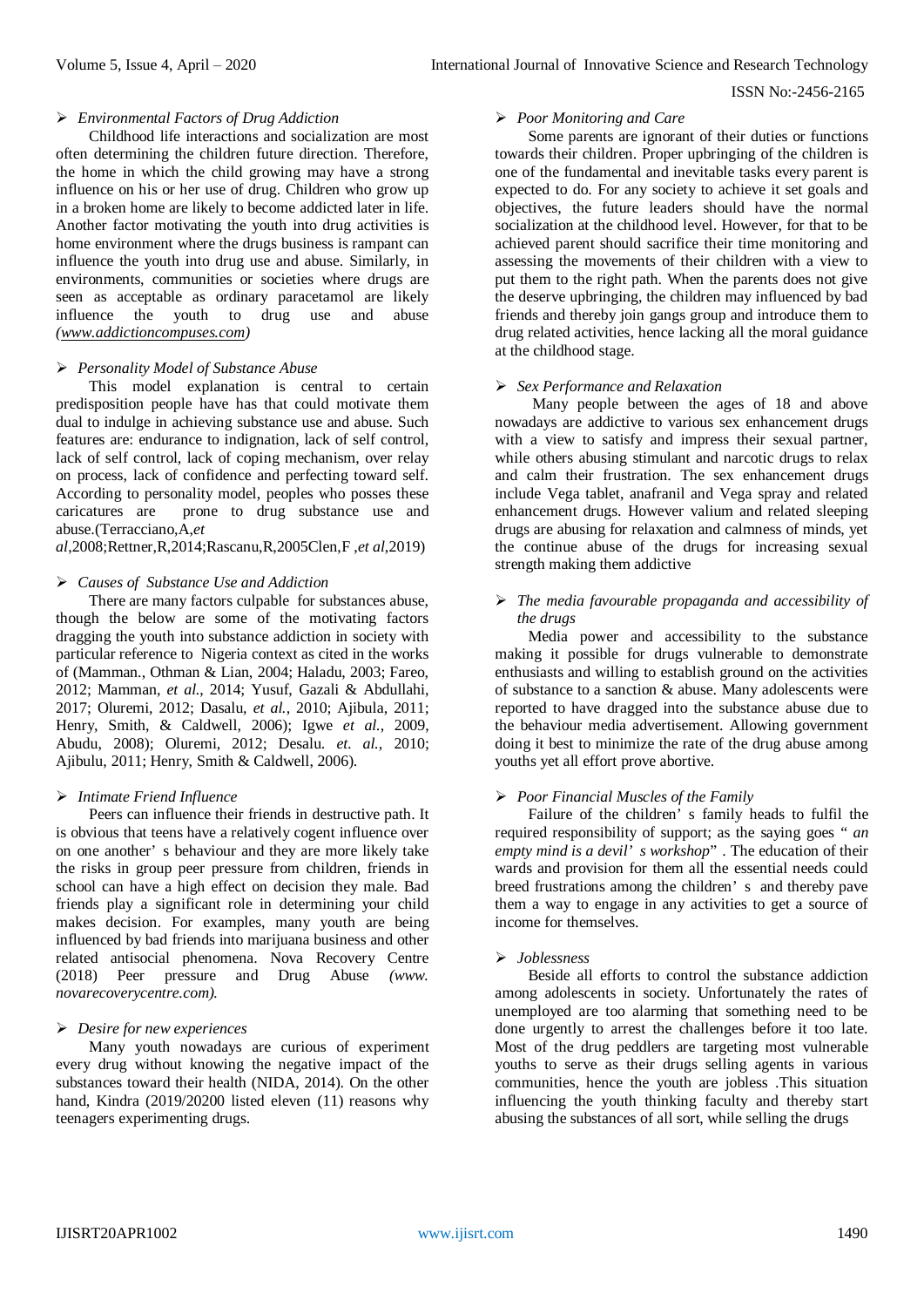## *Pathological family background*

Most of those abusing substance were a victim of genetics composition which predisposed to engage in the activities of substance addiction.However, other sensitive factors include, broken homes, and socialization etc.

# *Lack of sufficient awareness of the negative effects of substance addiction on health*

It is glaring from several study that poor sensitization and sufficient knowledge of the drugs accessing making them vulnerable to engage in substances abuse. (Mamman, *et,al.,* 2014: 6-7).

## *11 Real Reasons Why Adolescents Experiment Substances*

According to AACES and Kendra' s,(2018).the followings are the 11 real reasons why adolescents experiment substances

# *Boredom*

It is refer to a substance feeling of being weariness or irksomeness in the engage activities of people consuming substance in order to alleviate the development irksomeness in their everyday activities or engagements. For examples, people in rehabilitation treatments for drug addiction are relapse back into the substance abuse. .(cited in the work of AACES and Kindra.S,,2018)

## *A Bonding Experience*

The desire and efforts of some adolescent to establish strong cohesion with the new peoples most often drag them into substance abuse. For example, if the new people' s he\she met are substance addicts' habits. It is difficult to interact with them unless the new member also abusing substance like them, otherwise the relationship may not last and distant themselves from the new member. However, ability of the new entrance to accept their subculture act could lead the new member to open door for substance addiction.(cited in the work of AACES and Kindra.S,2018)

# *Depression*

Studies available showed that most of the adolescents start abusing drugs of all sort particularly the stimulant substance in order to calm their frustration experiencing. The use and abuse of substance embrace to forget their depressed feelings continuous to influence their minds to repeatedly abuse and thereby become addictive like all other addicts.(cited in the work of AACES and Kindra.S,2018)

# *Curiosity*

Effort to test one substance or the other at the adolescent period is inevitable practice among youth between the aged of 15- 18 years old. These are strong motive in the adolescent mind to experience any drugs without regards to it negative effects. When the testing of the substance suits their journey, they would continue to use it and becoming mature addicts (cited in the work of AACES and Kindra.S,2018)

#### *Weight Loss*

Aspiration of female adolescents to make their body physically look slim to attract male has been a serious phenomena among the western world female students most of whom are using combination of several substance with a view to slim their physical structure to suit the modern world journey. Unfortunately, the substances using has strong effects on their health and subsequently, render them addictive.(cited in the work of AACES and Kindra.S,,2018)

## *Stress*

Many people now a day' s tasking substance to get relief from stress experienced as a result of roles. Overloaded engagements .For example, a student who experienced examination scheduled activities may resort to use substance to alleviate the degree of the stressed and thereby leading to drug addiction.(cited in the work of AACES and Kindra.S,,2018)

## *Low Self-Esteem*

A love to gain popularity and respect among adolescents of between the aged of 14-18 years old is something unique. These will build instinct in their mind to take substance to achieve the desire self respect and popularity which eventually becoming addict and end up self esteem less.(cited in the work of AACES and Kindra.S,,2018)

## *Peer Pressures*

It is known fact that adolescents have strong desire to participate actively in any activities with out knowing the negative implications. Peers are oftentimes wise enough to influence friends to any destructive activities due to their prolong contact and interaction of one another. For example, adolescents who are feeble minded are most vulnerable to introduce them to any form of anti social acts without questioning the impact. It is glaring that most of the juveniles delinquent in our community were victims of bad friends (cited in the work of AACES and Kindra.S,2018)

# *Enhanced Experiences*

Oftentimes adolescents are abusing substances of all sorts make them feel agile and energetic to carryout assignments efficiently and effectively. For example, abusing sex enhancement drugs is common now days among peoples with a view to impress their partner and feel high (cited in the work of AACES and Kindra.S, 2018)

# *Now or Never*

Adolescents feel they are due for engaging in any activities during their transition period before graduating to the adulthood. Often times, the adolescents are vulnerable of taken self destructive decision and action leading them into substance addiction.(cited in the work of AACES and Kindra.S,2018)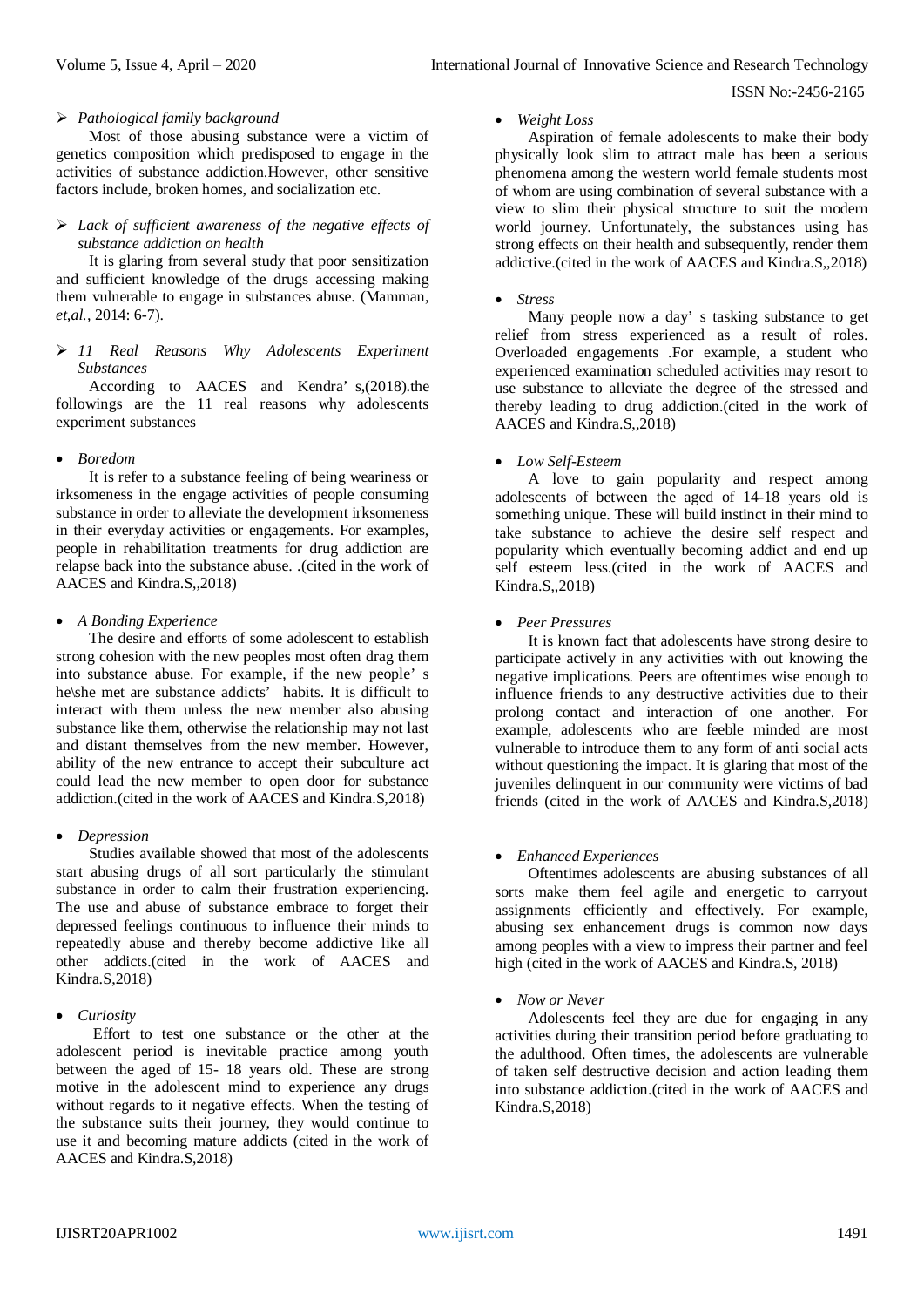# *Genetics*

Many scholars are of the believed that people who has family substance addiction history could inherent the substances abuses act. In view of this any adolescent who belong to addictive family is likely to becoming drug addict (cited in the work of AACES and Kindra.S, 2018)

# *Top 10 Most Abused Drugs*

Top 10 must abused substance, as approvingly cited in the works of Cabin.C,M (2012),,NAFDAC (2000), Adenaike *et, al.,* (2014: 81) ; (Haladu, 2003; Fareo, 2012: 342; Yusuf, Gazali & Abdullahi, 2017); Namadi, 2016: 196; Agwubike, 1998; Miller, 2000; Adenike, *et al.*, 2014) are classified as follows:-

# *Tobacco/Nicotine:-*

The tobacco/ nicotine are the most substantial addiction substance globally became a pandemic undermining the health status of millions of peoples across the world. Recent business statistics report indicates that peoples making millions of dollars on tobacco//nicotine business on daily basis and unfortunately the smokers of the tobacco/nicotine are considerably increasing beyond imagination. Despite the entire health hazard associated with smoking cigarettes, the number of the smokers is unprecedented that something needs to be done to curb the menace. Most of the drugs related cases recorded were emanated from tobacco smoking, killings millions of smokers annually. Tobacco smoking diseases including tuberculosis cancer etc.(Cabin.C,M,2012)

# *Alcohol*

The legality granted to alcohol from various societies is being abused by many without considering the negative implication to human health. Recent studies showed that millions of alcohol addicts are on hospital beds suffering from liver exhaustion, cirrhosis, brain confusion or damage and other alcohol illnesses. It is the legalization of the substances in many countries and communities fuelled the increasing numbers of the peoples consuming the alcohol thereby battling with it effects in long run.(Cabin.C,M,(2012)

# *Prescription*

Even though, using prescription substance is accepted every where but unfortunately many peoples capitalizing the legality to illegalize their consumption of the prescribed drugs to addiction.For examples, stimulants, depressants and opiates substances are the considerable drugs substances are the considerable indiscriminately abuse without strict adhering to the physician prescriptions which in turn claims the lives of most addicts of these substances. (Cabin.C,M,(2012)

# *Non Prescription Medicine*

It has becoming a common attitude to many people' s around the world to use drugs without consulting relevant physician. These self- prescription phenomena have silently killed millions and rendered similar figures addictive. For examples ,peoples abusing the substances often times due to lack of strong policy of drugs regulations, accessibility to

the substance and poor awareness of the danger of consuming among labourers and others who are doing hard labour to earn a daily cash. It is common amongst the non prescription drugs abusing, including pain reliever like paracetamol antibiotics and sexual enhancement substances. However, these peoples in long run graduating to most powerful substances like cocaine and related substance to subdue their anger and activate energy at their own peril.(Cabin.C,M,(2012)

# *Methamphetamine*

It is an uppermost potent substance with strong negative effects central to brain nervous system that could easily establish psychological problem with unique feelings of joyous. Methamphetamine is globally restricted substance with powerful common effects and not accessible to common man, yet the influential personalities have partial access to the drugs through illegal means. It could turn the users to addicts within a couples of weeks of experimented it. It is really illegal and dangerous drug and inaccessible in most countries of the world.(Cabin.C,M,(2012).

# *MDMA/Ecstasy*

This substance is commonly accessible and available in almost all the countries. It is a drug with high content of stimulants and hallucinogenic effects use and abuse during festival, parties, clubs, and other related events. All with a view to alter their mood perception, increase energy and pleasure. Unfortunately high consumption of the substance could negatively affects the users, making him/her addict, memory problem, paranoia, difficulty sleeping, blurred vision, rapid heartbeat, always dehydrated among others.(Cabin.C,M,(2012)

# *Cocaine/Crack*

The cocaine and crack are most potential substances with equal addictive effects but not accessible like others drugs and globally pronounced as illegal substance with serious penalty. It has pose threat to many western world countries. Cocaine is a highly strong anti depressant powder with mental effects of loosing of contact with reality, coupled with potent feelings of joyous and agitation. (Cabin.C,M,(2012).

# *Heroin*

Heroin is a powerful analgesic substance available in most countries of the world, High consumption of heroin alters the physical structures and psychological brain of the abuser. (Cabin.C,M,(2012).

# *Steroids*

Anabolic steroids are either prescribed or illegally accessed by the person who wants to appear stronger and with aim of making him energetic and build muscles mass in a shortest possible period, with hope of increasing confidence and self esteem. Unfortunately, prolong use of steroids generates healthy hearts, lever damage, kidney failure, high blood pressure, leading to risk of stroke and heart attack**.** (Cabin.C,M,(2012)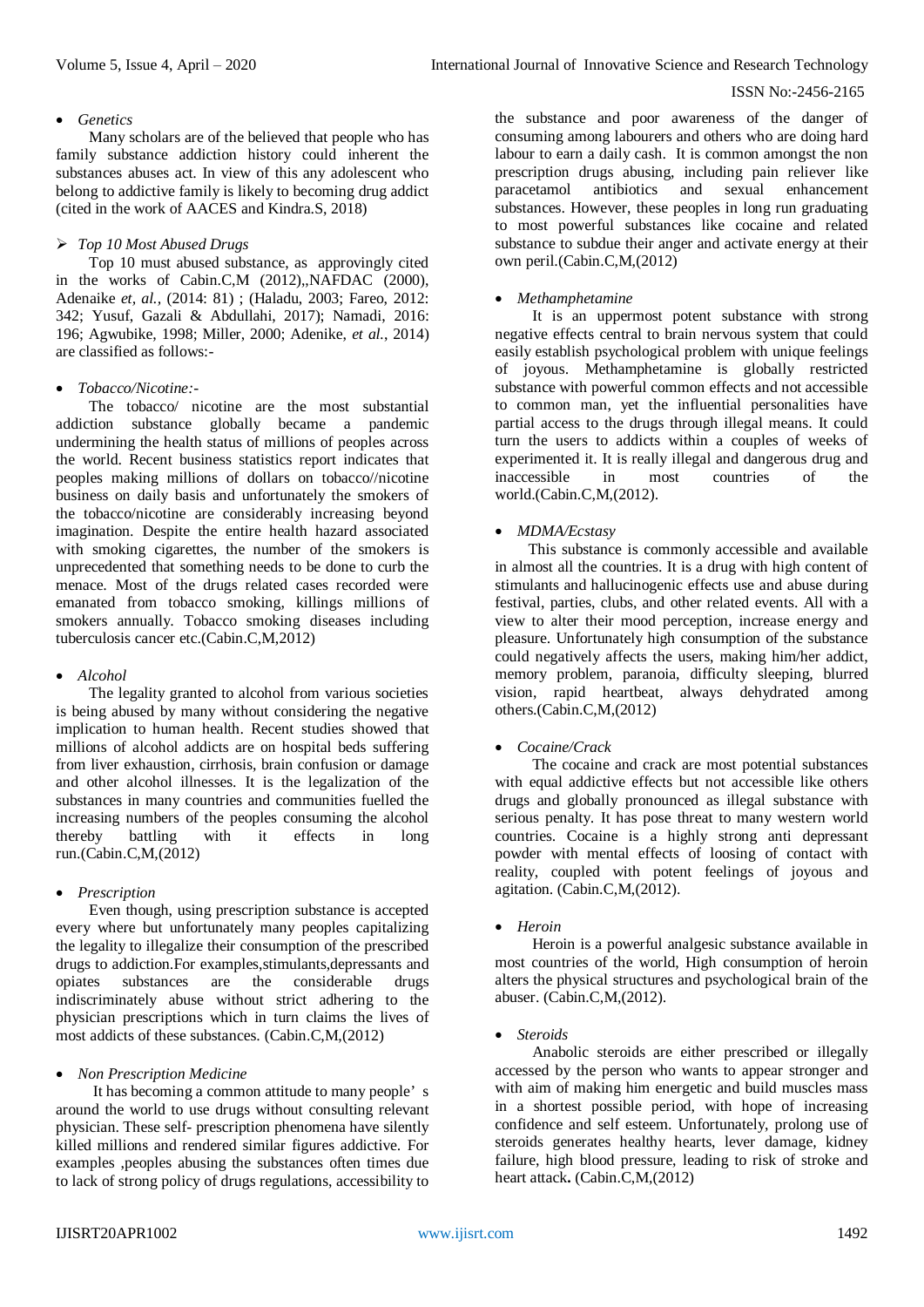# *Inhalants*

This is commonly found and abuse that produce chemical vapours, when inhaled and result in mind altering effects. Unfortunately, abusing high dose can generate confusion and Delirium. Inhalants addicts most often experienced dizziness, drowsiness, slurred speech, general muscles flaws, and depressed reflexes among other things. These substances are tube solution, air cans for computers, petrol, gasoline etc. (Cabin.C,M,(2012).

# *Available Signs of Understanding Peoples with Substance Abused Problems*

Brunilda.N, (2008), cited in the works of WebMD. (2018); Brunidal. N, (2018); AACR, Kindri. S, Thomas. S, (2019-2020); Maldonado. L, (2016) and Kindra. S, (2007) Mba (2008) as cited in Forea (2012), Yusuf *et, al.,* (2017); Olawale (2018); (AHIP, 2001; Tracy, N. 2012); Fareo, (2012: 344) and Olawule( 2018) state the following signs of drug addiction often manifesting on the body chemistry of the addicts;

- *Signs you may have a drug problem*
- You keep taking a drug after it's no longer needed for a health problem.
- You need more and more of a substance to get the same effects (called "tolerance"), and you can take more before you feel an effect.
- You feel strange when the drug wears off. You may be shaky, depressed, sick to your stomach, sweat, or have headaches. You may also be tired or not hungry. In severe cases, you could even be confused, have seizures, or run a fever.
- You can't stop yourself from using the drug, even if you want to. You are still using it even though it's making bad things happen in your life, like trouble with friends, family, work, or the law.
- You spend a lot of your time thinking about the drug: how to get more, when you'll take it, how good you feel, or how bad you feel afterward.
- You have a hard time giving yourself limits. You might say you'll only use "so much" but then can't stop and end up using twice that amount. Or you use it more often than you meant to.
- You've lost interest in things you once liked to do.
- You've begun having trouble doing normal daily things, like cooking or working.
- You drive or do other dangerous things (like use heavy machines) when you are on the drug.
- You borrow or steal money to pay for drugs.
- You hide the drug use or the effect it is having on you from others.
- You're having trouble getting along with co-workers, teachers, friends, or family members. They complain more about how you act or how you've changed.
- You sleep too much or too little, compared with how you used to. Or you eat a lot more or a lot less than before.
- You look different. You may have bloodshot eyes, bad breath, shakes or tremors, frequent bloody noses, or you may have gained or lost weight.
- You have a new set of friends with whom you do drugs and go to different places to use the drugs.
- You go to more than one doctor to get prescriptions for the same drug or problem.
- You look in other people's medicine cabinets for drugs to take.
- You take prescribed meds with alcohol or other drugs.

## *Signs someone else is addicted:*

- Changes in personality and behaviour like a lack of motivation, irritability, and agitation
- Bloodshot eyes and frequent bloody noses
- Shakes, tremors, or slurred speech
- Change in their daily routines
- Lack of concern for personal hygiene
- Unusual need for money; financial problems
- Changes in friends and activities

# *The 10 Most Common Signs of Drug Use and Addiction*

According to Kindra S, (2007), there are some signs that are common to many people who abuse substances, including the following:

- Intense cravings.
- Tolerance.
- Withdrawal symptoms.
- Physical dependence.
- Engaging in increasingly risky behaviors.
- Drug-seeking behaviors.
- Financial trouble related to drug use.
- Neglecting responsibilities.
- Developing unhealthy relationships with those who support addiction.
- Isolating behaviors.

Kindra S, (2007) further believe that people who are addicted to drugs are vulnerable to exhibit a few or all of the following signs and symptoms;

- Cravings. People suffering from addiction usually experience intense urges or cravings for the drug as their addiction develops. Cravings can be thought of as the conscious or unconscious experience of wanting to use a substance.2 They are a central feature of addiction. *[\(www.luxury.rehabs.com\)](http://www.luxury.rehabs.com/)*
- Tolerance. Over time and with prolonged use, those who use drugs can build up tolerance to them, meaning they need more of a drug to achieve the desired effects.3 *[\(www.luxury.rehabs.com\)](http://www.luxury.rehabs.com/)*
- Withdrawal symptoms. Many drugs create withdrawal symptoms when those who use them attempt to stop abruptly or reduce their usage. The presence of a withdrawal syndrome and tolerance indicates that physiologic dependence on a substance is occurring.4 *[\(www.luxury.rehabs.com\)](http://www.luxury.rehabs.com/)*
- Physical dependence. Physical dependence on drugs can develop as individuals grow accustomed to the persistent presence and influence of the substance. The changes in physiology that accompany this process leave people feeling poorly or functioning sub-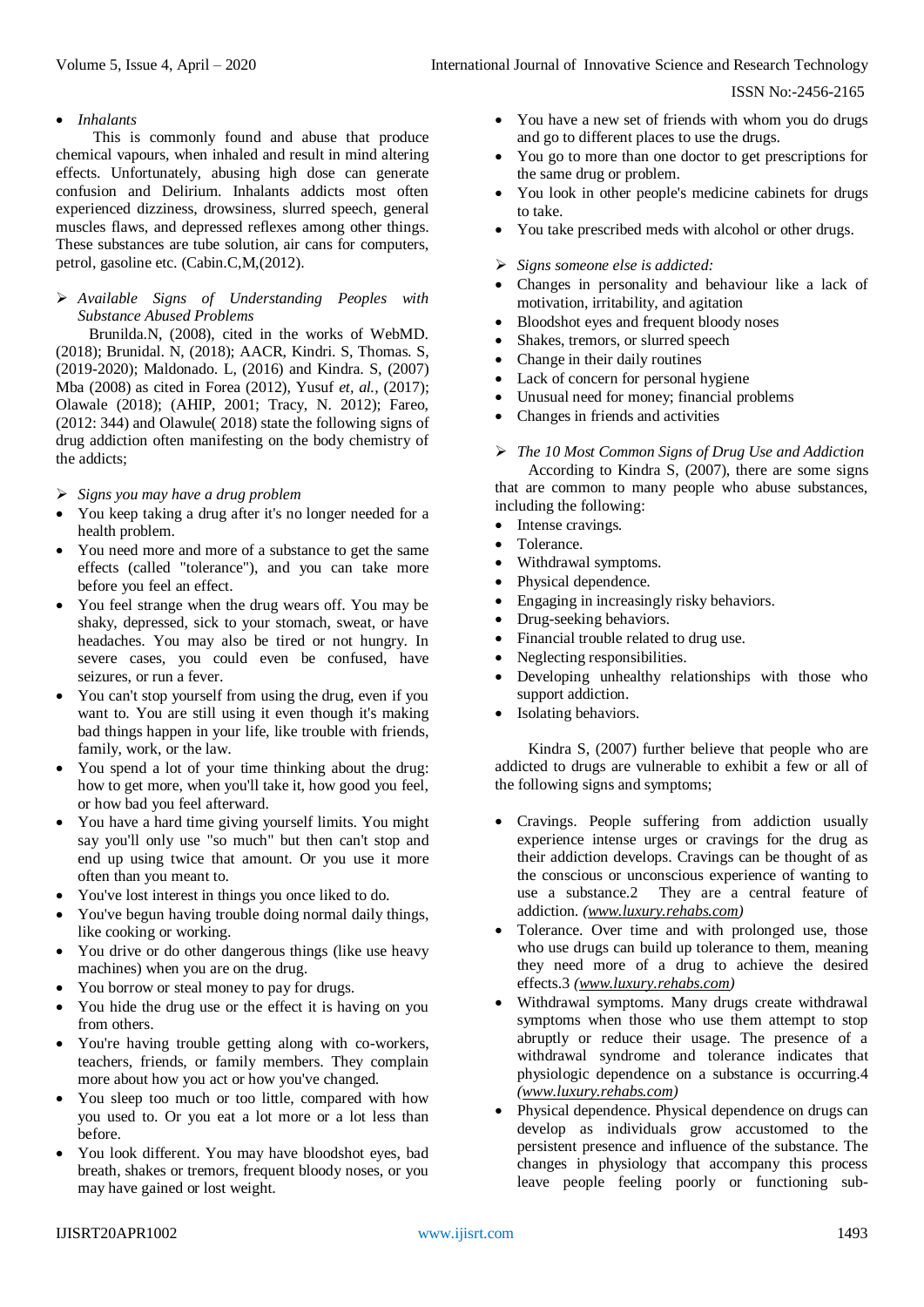optimally when the drug is no longer in the system.5 *[\(www.luxury.rehabs.com\)](http://www.luxury.rehabs.com/)*

- Poor judgement. When an individual is addicted to drugs, he or she may do anything to obtain more, including risky behaviors such as stealing, lying, engaging in unsafe sexual activity, selling drugs, or crimes that could land the person in jail.6-8 *[\(www.luxury.rehabs.com\)](http://www.luxury.rehabs.com/)*
- Drug-seeking. People may spend excessive amounts of time and energy finding and getting their drug of choice. *[\(www.luxury.rehabs.com\)](http://www.luxury.rehabs.com/)*
- Financial trouble. Individuals using drugs may spend large and unexplained amounts of money, drain their bank accounts, and go outside their budgets in order to get the drug. This behavior can be a major red flag for addiction and has massive consequences. A recent survey of 341 Americans showed that 44% had a loved one with a substance use disorder, and of those with a substance use disorder, 48% drained savings or retirement accounts, 42% sold assets for cash, 11% filed for bankruptcy.9 *[\(www.luxury.rehabs.com\)](http://www.luxury.rehabs.com/)*
- Neglect responsibilities. When people choose using or getting the drug over meeting work or personal obligations, this is a classic sign of addiction. *[\(www.luxury.rehabs.com\)](http://www.luxury.rehabs.com/)*
- Developing unhealthy friendships. When people start using new substances, they may spend time with others who have similar habits. They may hang out with a new group of people who may encourage unhealthy habits; doing so makes them more likely to use for a longer time, especially if others in the group have a negative life outlook.10 *[\(www.luxury.rehabs.com\)](http://www.luxury.rehabs.com/)*
- Isolate. Alternatively, individuals may withdraw and isolate themselves, hiding their drug use from friends and family. Some reasons for this may include perceived stigma or increased depression, anxiety, or paranoia as a result of their drug addiction. *[\(www.luxury.rehabs.com\)](http://www.luxury.rehabs.com/)*

# *Conceptualization of Drug Use and Drug Addiction*

Drug is any synthetic substance people' s use irrespective to modify the function of their mood and behaviour. (Mahmud, *et al.*, 2016: 14). Drug abuse is a use of drugs to the extent that it interferes with the health and social function of an individual (Abdullahi, 2009; Namadi, 2016: 196). Drug abuse is refers to as indiscriminate application of substance without physician prescription (Odejide, 1997). According to Robin, (1972) drug abuse implies the use of a given drug in excessive dose levels, over an unjustified period of time, or outside therapeutic indications (Yusuf, Gazali & Abdullahi, 2017). The definition focuses on application of anti depressants substance to alter their psychological mood to achieve their immediate joyous goals, not knowing that the prolong addiction could undermine his/her future journey and subsequently affecting the health condition of the abuser. (Namadi, 2016: 196). Drug abuse can be further seen as the deliberate use of chemical substances for reasons other than intended medical purposes and which results in physical, mental, emotional or social impairment of the user. The

abuse of legal drugs can happen when people use the drugs in a manner other than directed by the physician, manufacturer or purpose that are not legitimate (Olawale, 2018). Drug abuse refers to a hazardous use of stimulant substances to derive pleasure.the substances including, marijuana, LSD, alcohol and other related illicit drugs (WHO, 2019). Drug abuse is defined as the use of synthetical substance for intoxicating to source for pleasurable effect on the brain (Mandal, 2000-2019). Drug or substance abuse, according to Wikkipedia, (2019) refers to a patterned of use of a drug in which the user consumes the psychoactive chemical substances in amounts or with methods which are harmful to themselves or others. Similarly, Tracy, (2012) describes drug abuse as a mere increasing desire to obtain and use increasing amounts of one or more substances to the exclusion of everything. Drug abuse affects the body and mind of the user and often many of those around him/her. One specific effect of drug abuse is the creation of physical drug dependence; however, dependence on the drug is not required for drug use to be considered drug abuse (Tracy, N. 2012). The drugs commonly abuse by the youths in Maiduguri are made up of herbs mixtures, includes; Snubbed powder, Janki, Matala, Anguru, Kumb, Gulub, Abba Jaura, Chally, Colanut, Dan Cameru, coco extra, bitter cola, Rubber tube (solution) amongst others. These are the locally made drugs available consumes, beside the other re- known drugs, though it like any other drugs given the abusers extraordinary stimulant feelings and strength to accomplish all intended task. The locally/herbal made drug is being consumed by all aged category almost most of aged category 26 and above irrespective of demographic affiliation (Field Survey, 2019).Any substance indiscriminately use by an individual without seeking the suggestion of health care personnel is considered as substance addiction. For example, paracetamol is often times use for an ordinary headache and body pains,but if an individual use it repeatedly as self medication without medical specialist consultation is termed as drug abused.(Amina, 2016; Yusuf, Gazali & Abdullahi, 2017).

# **IV. CONCLUSION**

Based on the theoretical opinions used in the work and the empirical findings of the study, it is obvious to conclude that the abuse of drugs and other substances constitute a great problem affecting the person and the community at large. The problem is prevalent among the youths, and Maiduguri youths are also not exception of the phenomena (Field Survey, 2019). This paper revealed that the bulk of the youths abusing the substances interviewed were ignorant of the hazards associated with drugs abuse. Besides the accessible drugs such as marijuana (wee wee), exzol, D.5, valium, tramol, codeine, cocaine, alcohol and related drugs. The youths and other peoples outside the drugs abused subculture also abusing locally manufactured or herbal mixtured drugs including Matala, Kumb, Gulub, Janki, Dan-Cameru, Chally, Rubbertube, Coco extra, bitter cola among others. All abuse with a view to give them energy and alter their mood for pleasure (Field Survey, 2019). The study also shows that majority of those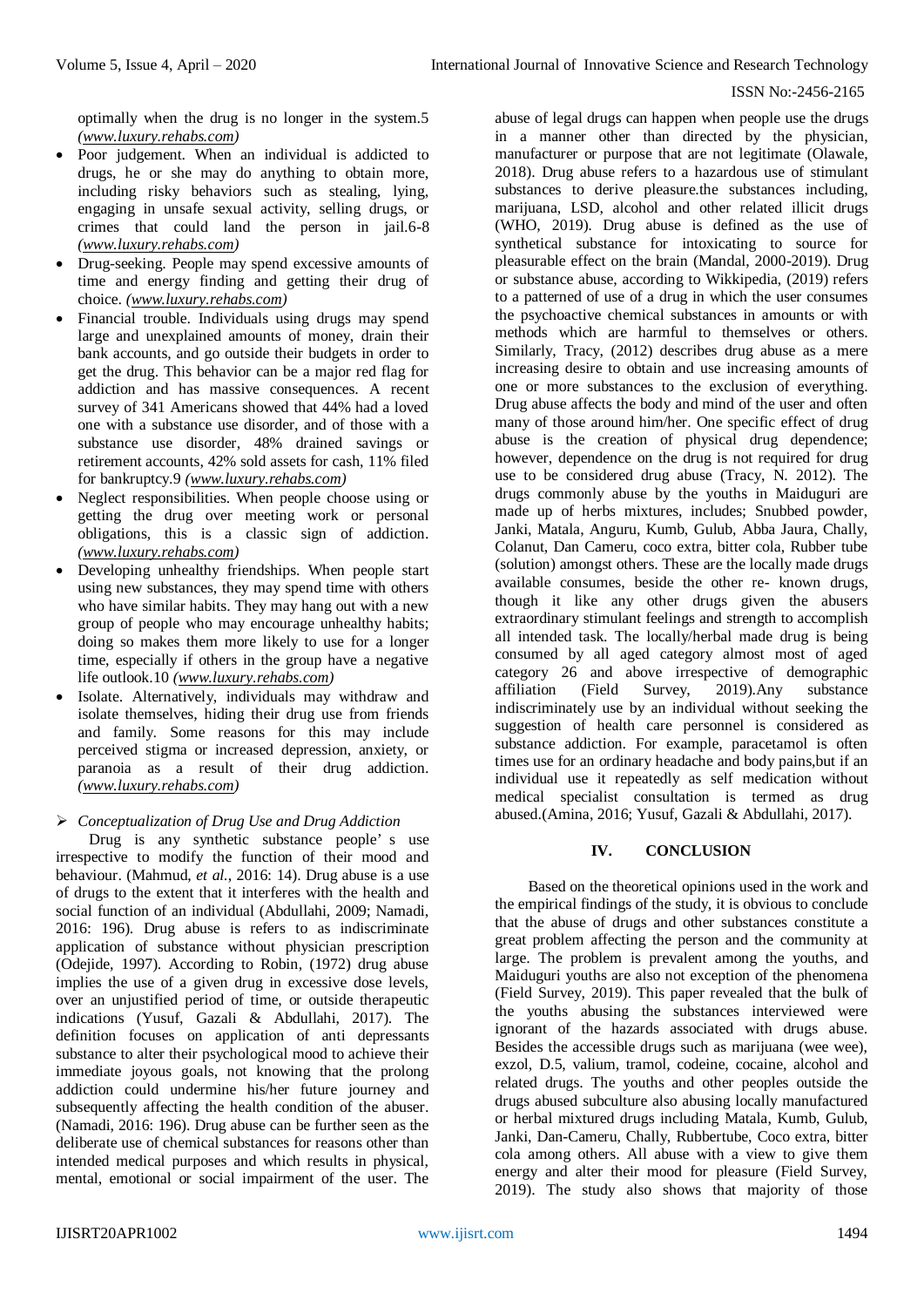interviewed were engaged in the doing abuse activities as a results of family broken down, frustration and joblessness, poverty, environmental factor, poor parental supervision, peer group influence, Boko Haram insurgency factor, curiosity and experimentation as well as access to the drugs among others are the principal factors motivating the addicts. However, effort to fight the proliferation of the substance addiction among the youth demonstrated the need to take collective action at all level to minimize the problems as Government alone cannot solve the problems within a shortest possible time. The study also commended the efforts of Borno State Government, under the leadership of Governor Baba Gana Umara Zulum banning political thugs, and released five hundred million as social support to four thousand jobless youths spread within the fifteen (15) wards of Maiduguri Metropolitan of Borno State. It is however, obvious in the study findings that bulk of the substance abusers are unemployed and one third of them also embraced political thuggery as their way of survival or source of income (Field Survey, 2019; Daily Trust, Tuesday, August, 6<sup>th</sup> 2019: P7)

# **RECOMMENDATIONS**

The following recommendations were made so as to tackle the phenomena of drug addiction in Maiduguri, Borno State and Nigeria at large.

- $\triangleright$  That intensive parental supervision is highly needed. As some parents have less time to coordinate and monitor the movement of their worth or have time to interacts due to nature of their work or negligence. Therefore, active supervision of parents is highly recommended.
- $\triangleright$  Sociologist, social workers and qualified medical counsellor unit should be established at all community with mandate of giving advises, suggestion and guidance to youths around regarding the effect of drug abuse.
- $\triangleright$  Parents and guidance should keep monitoring and know the calibre of friends of their children in order to avoid peers influence that could drag their children into drug abuse.
- $\triangleright$  Community leaders should be given a mandate to control the proliferations of locally herbs mixture drugs consume by both the young and adults of both sex for increasing strength and enhance sexual pleasure.
- $\triangleright$  Parents and guidance should not pressurize their children to pass examination with high grades, as this pressure could lead them to use drugs to achieve the purpose and subsequently drag them into drug abuse.
- $\triangleright$  Imams and Pastors have a significant role to play in mosques and churches to discourage with their faithful followers against drug use and other form of abuses.
- $\triangleright$  Government and NGO' s should organize workshop, seminar, or conference at regularly basis for parents and youths on the hazards of substance abuse on human health.
- $\triangleright$  Prevention education and peer-based programme is also needed to be introduced in the communities. Since most of those interviewed claims that the motive for using drug is as a result of the influence of peers (friends), it is therefore, necessary to develop some peer support

program to aid those experimenting with drugs to avoid further use.

- $\triangleright$  NDLEA in collaboration with media house should join hands and embark on intensive campaigns against drug misuse and abate so as to have a substance abuse free community. This paper shows that majority of the abusers from all selected areas were ignorant of the dangers of drug abuse.
- $\triangleright$  There is a need to design and develop a curriculum on drug abuse sensitization education at all schools level, in order to instil in them the dangers of substances abuse on their health.
- $\triangleright$  Government at all levels and well to do individuals should as a matter of urgency redouble their efforts and create more job opportunities to our teaming jobless youths in order to minimize the unnecessary roaming of jobless youths in our streets.
- $\triangleright$  There is need to balance the socio-economic status of all classes or citizens, as the findings reveals that some of that abusers felt discriminated and their involvement in the drug related activities were influenced by their poverty states and thereby frustrated and recruited themselves as distributor of marijuana etc.

# **REFERENCES**

- [1]. Abdullahi, Z. (2009). Drug abuse among Adolescents: Strategies for School Counselling. *The Nigeria Society of Educational Psychologists, Jos, Nigeria. Pp.131- 136.*
- [2]. ACES and Kindra (2018) Eleven Real Reasons why Adolescents Experiment substances. *www.drugabuse.com.* All Rights Reseerved,2020..
- [3]. American Addiction Centres Editorial Staff (2020). *[www.drugabuse.com/recoverybrands ,LL/AAC,](http://www.drugabuse.com/recoverybrands%20,LL/AAC)* Inc. 2020. All Rights Reserved.
- [4]. AACES, Kindri, S. & Thomas.S, (2019-2020) Symptoms and Signs of Substance Abuse;*Recognizing the signs of substance abuse. Cited in American Addiction Centres Resources[.www.drugabuse.com.](http://www.drugabuse.com/)*
- [5]. Abdullahi, Z. (2009). Drug abuse among youths: *Strategies for School Counselling. The Nigeria Society of Education Psychologists, Nigeria.* Pp.131-136.
- [6]. Abdulmalik, J., *et al.*, (2008). Psychoactive substance use among children in informal religious schools (Almajiris) in Northern Nigeria. *Mental Health, Religion & Culture, 12, 527-542.*
- [7]. Abudu, R.V. (2008). *Young people and Drugs Abuse: Biennial International Conference on Alcohol, Drugs and Society in Africa, Abuja, Nigeria*. Between 23rd &  $25^{\text{th}}$  .
- [8]. Adejide, A.O. (1997). Drug abuse and drug trafficking in Nigeria: *An overview paper presented at the Nigeria Training Course on Drug Abuse, University of Benin, Nigeria. Pp.1-20*.
- [9]. Adenaike, A.S., *et al.*, (2014: 87). Menace of Drug Abuse on Youth Development and Academic Performance: Evidence from Nigeria. *Ago-Inoye Journal of Social and Behavioral Science.* Vol.3, No.2, 2014. ISSN: 0795-9782.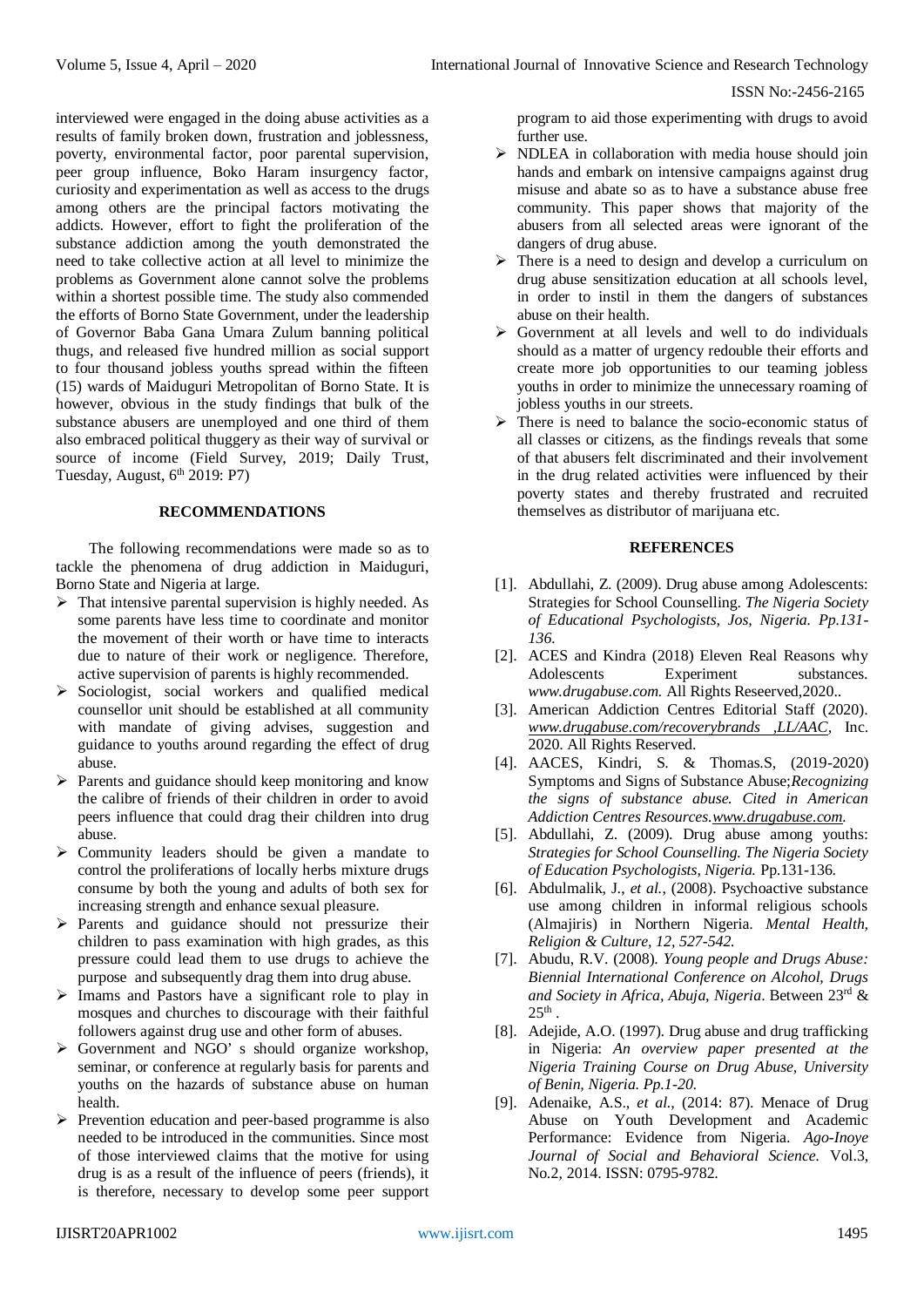- [10]. Adewale, M. (2018). North' s Six Million Almajiris Potential Security threat to Nigeria. *The Guardian.* 5, 10-11. July, 16<sup>th</sup> 2018.
- [11]. Adolescents Health Information Project (AHIP 2001). *Drug Abuse, Unpublished Pamphlet, Kano: AHIP Centres*
- [12]. Ajibulu, E. (2011). Eradicating Drug Abuse in Nigeria. How feasible? *[http://www.modernghanu.com/news/3375201/eradicat](http://www.modernghanu.com/news/3375201/eradicating-drug-abuse-in-nigeria-how-feasible.html) [ing-drug-abuse-in-nigeria-how-feasible.html](http://www.modernghanu.com/news/3375201/eradicating-drug-abuse-in-nigeria-how-feasible.html)*. Accessed Sept. 26<sup>th</sup> 2019.
- [13]. Bada, G. (2017). The rise against the menace of drug abuse amongst youths. *[www.pulse.ng/news/local/codeine/rise-against-the](http://www.pulse.ng/news/local/codeine/rise-against-the-menace-of-drug-among-youth)[menace-of-drug-among-youth.](http://www.pulse.ng/news/local/codeine/rise-against-the-menace-of-drug-among-youth)* Accessed 10<sup>th</sup> Oct. 2017.
- [14]. Bolaji, K. (2018). Effects of substance abuse on Ilorin Youths.

*[www.researchgate.net//publication/3236228786.](http://www.researchgate.net/publication/3236228786.%20Accessed%20Oct.%208th%202019)*  [Accessed Oct. 8](http://www.researchgate.net/publication/3236228786.%20Accessed%20Oct.%208th%202019)th 2019.

- [15]. Boys, A. *et al.*, (1999). Substance use among young people: The Relationship Between perceived functions and behavioural intentions. *Addictions*, 94, 1043- 1050.
- [16]. Brook, J.S., Brook, D.W., Gordon, A.S. (1990). The Psychosocial Etiology of Adolescent Drug use. *A Family International Approach. Genesregenpsychol.monogram: 116(2), 111-267.*
- [17]. Broom, L., Selzmek, P. (2002). Sociology ( $7<sup>th</sup>$  ed.). *New York, NY: Harper & Row.*
- [18]. Brunswick, A.F., Boyle, J.M. (1979). Patterns of drug involvement: *Developmental & Secular influences on age at initiation. Youth & Society. 11, 139-162*.
- [19]. Buff, rehab (2018), Common Drugs of Abuse-Types of Addiction. [www.buffsrehab.com.](http://www.buffsrehab.com/) *2550 Lodge, Road SW., Sherrods Ville, Ohio 44675 Accessed 22- 05-2020, 12:45Pm*
- [20]. Brunilda N, (2018) Signs of Drug Addiction. *WebMD, LLC. All Rights reserved,2020*
- [21]. Clien, F. *et al*., (2019). Personality Model: *Examining the relation of personality factors ton substance use disorder by explanatory them response modelling of DSM-5 symptoms. [Https://journals.plos.org.](https://journals.plos.org/)*
- [22]. Cabin.C.M,(2012),10 Most Abused Drugs. *[www.thecabinchiangmail.com](http://www.thecabinchiangmail.com/)*.Accessed,MAY,2020
- [23]. Cohen, S. (1998). The drug dilemma. New York, NY: McGraw Hill.
- [24]. Dailytrust (2019: 7). Zulum bans political thugs, launches N500m as Social Support for 4,000 *Jobless Youths. Eye on Borno. Dailytrust of Tuesday, August 6, 2019.*
- [25]. Desalu, O.O. *et al.*, (2010). Smokeless Tobacco use in adult Nigeria population. *Journal of Clinical Practice.*  Vol.13(4). Pp.382-387.
- [26]. Drug effects on behaviour. *Gateway foundation effects of drug abuse fact 22. [www.samphsa.gov/atod.2015](http://www.samphsa.gov/atod.2015)*.*Accessed,May,2020*
- [27]. Effects of Drug Abuse Addiction. Addiction and Negative Effects of Drug Abuse on the Human Body and Brain. *Gatewayfoundation.org. Accessed 28/05/2020.*
- [28]. Eric, P. (2017). Socio-economic effects of Drug Abuse among Nigerian Youths. *CSC Canada – Canadian Social Science. Vol. 13, No.1, 2017.* Pp. 49- 53. ISSN-1923-6697. Published outline in 26th January, 2017.
- [29]. Eze, J.E. and Omeze (1999). Fundamentals of Substance Abuse. Enugu. *Sneap Press Ltd.*
- [30]. Fareo, D.O. (2019: 343). Drug Abuse among Nigerian Adolescents Strategies for counselling.
- [31]. *The Journal of International Social Research.* Vol.5. Issue: 20 (2012). [www.sosyaclaratirmalar.com](http://www.sosyaclaratirmalar.com/) ISSN-1307-9581.
- [32]. Field Survey (2019). Drug Abuse among Youths in Maiduguri, Metropolis, of Borno State. *A Study conducted on effects of drug abuse among youths spread within the (15) Wards of the Maiduguri Metropolis. Oct. 2019.*
- [33]. Fine, C.A., Kleinman, S. (1979). Rethinking Subculture: An interactionist analysis. *American Journal of Sociology.* 85(1), 1-20.
- [34]. Giovazollas, I. (2014). Social Learning Conceptualisation for Substance Abuse: *Implication for human health. Department of Psychology, University of Crete, Rethymno, Greece. [www.ejco.p.psychopen.edu.](http://www.ejco.p.psychopen.edu/) 21st May, 2020.*
- [35]. Gorsuch, R.L., Buttler, M. (1976). Initial drug abuse: A review of predisposing social psychological factors. *Psychological bulletin.* 83, 120-137.
- [36]. Horvath, T. et al., (2020). Learning theory of addiction and recovery implications. *Centre site, LLC, 1995-2020. [www.centresite.net](http://www.centresite.net/)*. Accessed 21st, May, 2020.
- [37]. Haladu, A.A. (2003). Outreach strategies for curbing drug abuse among out of school youth in Nigeria. *A challenge for Community Based Organization (CBO). [www.eaournals.org/www.researchgate.net.pub.](http://www.eaournals.org/www.researchgate.net.pub)*  Accessed 28th Oct. 2019
- [38]. Hawkins, J.D. *et al.*, (1992). Riskand protective factors for Alcohol and other drug problems in Adolescence and Early Adulthood: *Implications for Substance Abuse Prevention. Psychol-Bull; 112:64- 105.*
- [39]. Henry, K.L., Smith, A.E., Caldwell, L.L. (2007). Deterioration of academic achievement and marijuana use onset among rural adolescents. *Journal of Health Education Research.* Vol.22(3): 372-389.
- [40]. Huda, G.J,, Wingard, J.A., Bentler, P.M. (1979). Adolescent drug use and peer and adult interaction patterns. *Journal of Consulting and Clinical Psychology.* 47, 265-276.
- [41]. Ibrahim, H.A. *et al.*, (2016). Effect of drug abuse among youth and its impact on learning (JOSR). *Journal of Pharmacy and Biological Sciences* (IOSR-JPBS). Vol.11, Issue, 1 ver. III. Jan-Feb, 2016) Pp14- 17. ISSN: 2278-3008. P-ISSN: 2319-7676.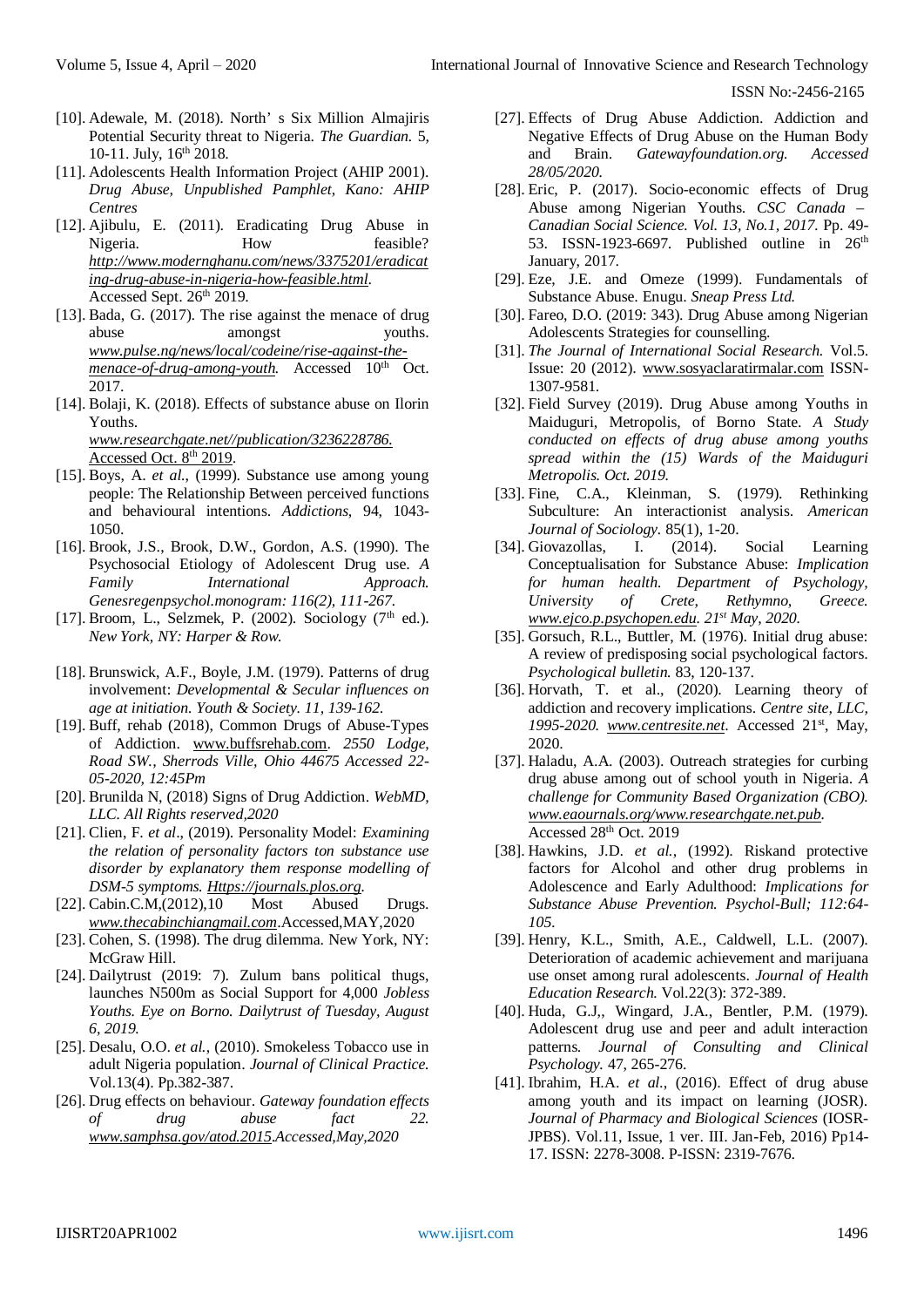- [42]. Igwe, W.C. *et al.*, (2009). Socio-demographic correlates of psycho-active substance abuse among Secondary School Students in Enugu, Nigeria. *European Journal of Social Science,* 12(2). 277-283.
- [43]. Igwubike, E.O. *et al.*, (2000). The effects of caffeine (coffee) on psychophysiological variables of selected University athletes. *Benin Journal of Educational Studies; 12&13 (1&2): 212-9.*
- [44]. Ikoh, M.U. *et al.*, (2019). Factors affecting entry into drug abuse among youth in Lafia Metropolis: Implication on security. *Journal of Sagepublication.*  Vol.9, No.1, January, 17<sup>th</sup> 2019. Accessed 15<sup>th</sup> Oct. 2019.
- [45]. INCB, Report (2013). Economic Consequences of Drug Abuse. *UN treaty series, Vol.520, No.7515.*
- [46]. INCIR (2016). Borno Battles Drug Abuse in Displaced Persons Camps. *[www.icrRNigeria.com.](http://www.icrrnigeria.com/)*  Accessed 18<sup>th</sup> Oct. 2019.
- [47]. Kindra. S, (2007) The 10 Most Common Signs of Drug Use and Addiction. *[www.luxury.rehabs.com](http://www.luxury.rehabs.com/)* Access, 29th May, 2020
- [48]. Johnson, L.D., O' Malley, P.M. & Benchman, J.D. (2000). The monitoring the future National Results on Adolescent Drug Use. *Over of Key Findings 1999. US DHHS, National Institute on Drug Abuse, Rockville, N.D.*
- [49]. Lettieri, D.J. (ed.) (2006). Predicting adolescent drug abuse: *A review of issues, methods and correlates. Rockville, MD: National Institute on Drug Abuse.*
- [50]. Magaji, A.A. (2019). Drug abuse among youth in Kebbi State, Nigeria. A Ph.D proposal Department of Sociology. Usman Danfodio University, Sokoto *my.unizik.edu.ng.* Accessed Oct. 16th 2019.
- [51]. Mamman, H. *et al.*, (2014). Adolescents and drugs abuse in Nigeria. *Journal of Biology, Agriculture & Healthcare.* Vol.4, No.1. 2014. ISSN: 2224-3208 (paper) 2225-099X.
- [52]. Mandal, A. (2000-2019). What is Drug Abuse? *News.medicallife-science.net.AZO-network(*2000- 2019). Accessed 16<sup>th</sup> Oct. 2019.
- [53]. Maldonado, L. (2016). Commonly Drug Abuse.An American Addiction Centres Resource.www.drugabuse.com
- [54]. Mba, A.I. (2004). Essential Elements of 4-H Youth Development. National 4-H, Headquarters, (SREES UDSA. *[www.national4-hheadquarters.gov.library](http://www.national4-hheadquarters.gov.library-essential-element-sattelite.ppt/)[essential-element-sattelite.ppt.](http://www.national4-hheadquarters.gov.library-essential-element-sattelite.ppt/)*
- [55]. Michigan, (2011-2012). National Survey on Drugs use and Health (NSDUH). *[www.samhsa.gov/data/report/michigan-2011-2012](http://www.samhsa.gov/data/report/michigan-2011-2012-msdih) [msdih](http://www.samhsa.gov/data/report/michigan-2011-2012-msdih)*.
- [56]. Miller, B.J., (1974). Good health: Personal & Community. 3rd Ed. Philadelphia, Soundersmurin, C. (1973). *Learning in Social Setting. Boston: Ally and Bacon, Inc*.
- [57]. Muslim Rights Concern (2018). Almajiri children, cultists, area boys & drug addiction (being 2018 Children' s Day Speech delivered by Prof. Ishaf Akintola, Director of MRC (*[www.muslimrightmuric.com](http://www.muslimrightmuric.com/) Accessed, 21, 10, 2011).*
- [58]. Namadi, M.M. (2016). Drug abuse among adolescents in Kano Metropolis, Nigeria. *Ilimi Journal of Arts & Social Sciences.* (IJASS). Vol.2, No.1. May-June, 2016. Accessed Sept. 20<sup>th</sup> 2019.
- [59]. National Institute of Drug Abuse (2016) Commonly Abused Drugs charts. *[Https://www.drugabuse.gov/drugsabuse.com](https://www.drugabuse.gov/drugsabuse.com)*.Accesse d,21th,May,2020
- [60]. National Drug Law Enforcement Agency (1997). *Drug Data Collection and Research, Lagos: Drug Demand Reduction Unit, National Drug Law Enforcement Agency (NDLEAR: 1997).*
- [61]. National Drug Law Enforcement Agency (2018). Drug Free Club. *[www.ndlea.gov.ng/v1/?q](http://www.ndlea.gov.ng/v1/?q-content/drug/free/club.%20Accessed%20Sept.%2022nd%202019)[content/drug/free/club](http://www.ndlea.gov.ng/v1/?q-content/drug/free/club.%20Accessed%20Sept.%2022nd%202019)*. Accessed Sept. 22nd 2019.
- [62]. Odejide, A. (1979). Alcohol use in sub-group literature Nigerian. *African Journal of Psychiatric; Vol.5, 15-20.*
- [63]. Okonza, J. *et al.*, (2009). Drug Abuse among students of Ambrose Alli. *European Journal of Social Sciences.* Vol.10 (1), Pp.85-92.
- [64]. Olawale, S. (2018). Drug abuse in Nigeria: Causes, effects and solutions. *Nigeriafinder.com* Accessed 4<sup>th</sup> Nov. 2019.
- [65]. Omirin, O. (2018). UNICEF Joins Campaign against Borno Drug Abuse. *A sensitization Workshop Organized by UNICEF in Maiduguri, Borno State,*  held on 2018 April 25. Accessed October, 10<sup>th</sup> 2019 Daily Trust of October, 17<sup>th</sup> 2019.
- [66]. Premiumtimes (2016). Borno laments worsening drug abuse amongst persons displaced by Boko Haram. *[www.premiumtimesng.com.](http://www.premiumtimesng.com/)* Accessed, 26<sup>th</sup> Oct. 2016.
- [67]. Robins, L.N. (1972). The National History of Drug Abuse. *The theory on drug abuse. Washington DC.*
- [68]. Rettner, R. (2014). How personality increase risk of drug abuse. *[www.livescience.com.](http://www.livescience.com/) Future US, Inc, New York, NY10036.*
- [69]. Rascanu, R. (2005). The personality profile of the drugs addict. Europe' s Journal of Psychology. *[www.ejop.psychopen.au](http://www.ejop.psychopen.au/)*. ISSN Online: 1841-0413.
- [70]. Reginald and Smart (2019) An availability and Proneness theory of illicit drug abuse: In theories on Drug Abuse*: Selected Contemporary Perspective: NIDA Research Monograph 30th March, 1980. United State Government Printing Office, Washington, D.C, 20402 Retrieved from [https://booksgoogle.com.https://archives.drugabuse.g](https://booksgoogle.com.https/archives.drugabuse.gov.com) [ov.com](https://booksgoogle.com.https/archives.drugabuse.gov.com) Accessed, May,2020*
- [71]. Stanton.p, & Bruce, K. A,(2019)The Meaning of Addiction. Theories of Addiction
- [72]. *Lifeprocessprogram.*1996-2020*.https/www.peele.net.* https:archives.drugabuse.gov.
- [73]. Stanton. P, & Alexandra. B.K, (2019). The Meaning of Addiction.3.Theories of Drugs addiction. *Copyright, 1996-2020 Stanton Peele. https:/archives.drugabuse.gov. All Rights Reserved. Last Updated 12 December, 2019.*.
- [74]. Signs and Symptoms of Substance Abuse.*An American Council of Drug education/Phoenix House. Phoenixdrugabuse.org 2th,May2020*.